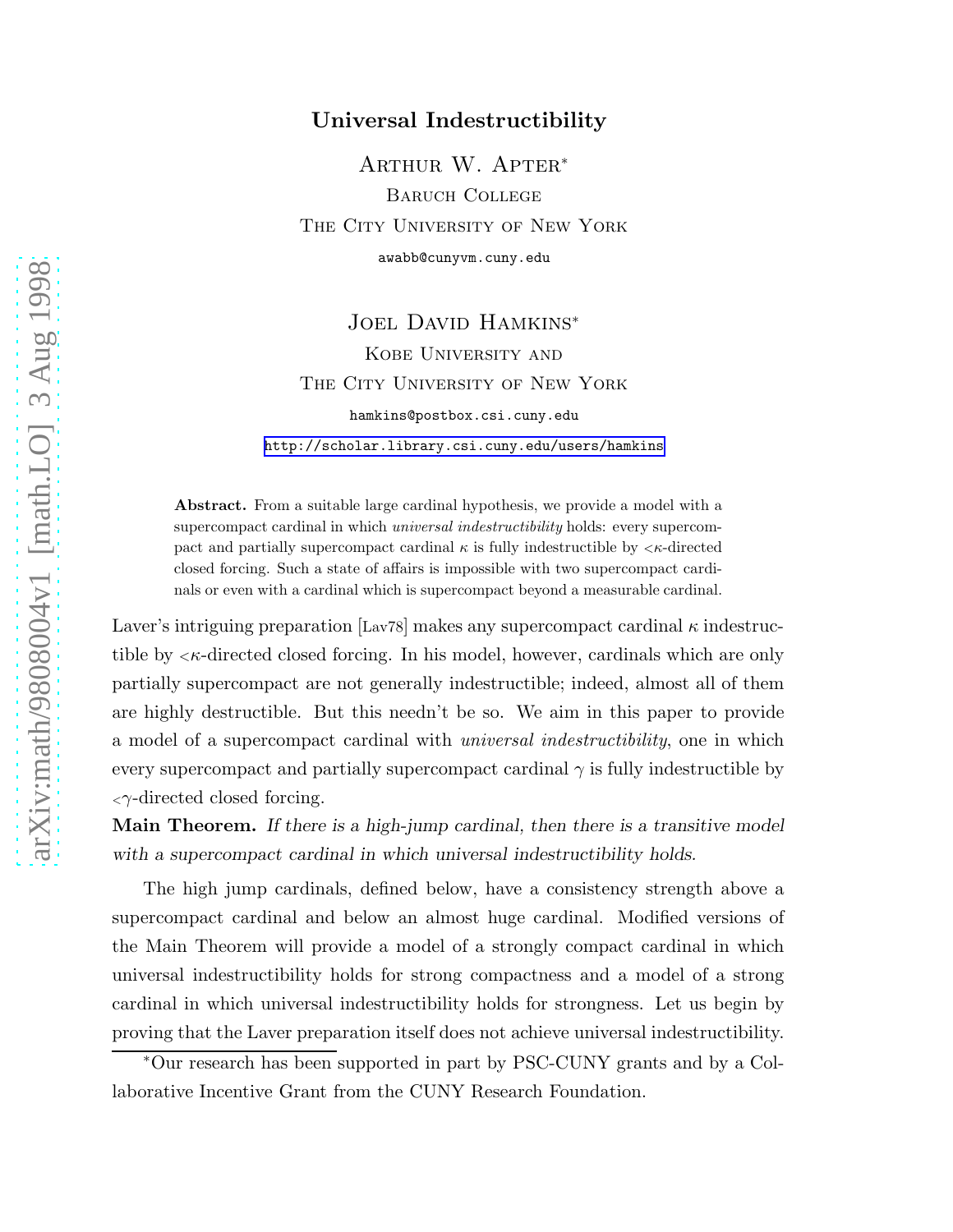Observation 1. After the Laver preparation, above the first non-trivial stage of forcing every partially supercompact non-supercompact cardinal is destructible.

**Proof:** In fact we will show that even the measurability of such cardinals is destructible. Please recall that the Laver preparation of  $\kappa$  is defined relative to the Laver function  $\ell : \kappa \to V_\kappa$ , defined inductively so that if  $\gamma$  is a measurable cardinal and  $\ell$  "  $\gamma \subseteq V_{\gamma}$  then  $\ell(\gamma)$  is some x chosen with respect to some fixed well-ordering of  $V_{\kappa}$  such that for a minimal  $\lambda$  the set x has least rank such that there is no  $\lambda$ supercompact embedding  $j: V \to M$  with critical point  $\gamma$  such that  $j(\ell \upharpoonright \gamma)(\gamma) = x$ , if such an x exists. The Laver preparation of  $\kappa$  is the reverse Easton  $\kappa$ -iteration which at stage  $\gamma$  forces with  $\ell(\gamma)$ , provided that this is the  $\mathbb{P}_{\gamma}$ -name of a  $\langle \gamma$ -directed closed poset. Laver [Lav78] proved that this forcing makes the supercompactness of  $\kappa$  indestructible by  $\langle \kappa$ -directed closed forcing. In fact, every supercompact cardinal  $\gamma \leq \kappa$  becomes indestructible by  $\langle \gamma \rangle$ -directed closed forcing. In particular, all the supercompact cardinals of the ground model are preserved to the extenstion.

In [Ham98b] and [Ham∞a] the second author of this paper defined that a forcing notion admits a gap at  $\delta$  when it factors as  $\mathbb{P}_1 * \dot{\mathbb{P}}_2$  where  $|\mathbb{P}_1| < \delta$  and  $\Vdash \dot{\mathbb{P}}_2$  is  $\leq \delta$ strategically closed. It is easy to see, for example, that the Laver preparation admits a gap between any two stages of forcing. The Gap Forcing Theorem of  $\text{[Ham}\infty$ a shows that after forcing  $V[G]$  which admits a gap at some  $\delta < \gamma$ , any embedding  $j: V[G] \to M[j(G)]$  with critical point  $\gamma$  such that  $M[j(G)]^{\delta} \subseteq M[j(G)]$  in  $V[G]$ is the lift of an embedding in the ground model. Since all ultrapower embeddings and most strongness extender embeddings have this small degree of closure, the theorem shows that no forcing which admits a gap below  $\gamma$  can increase the degree of supercompactness, the degree of strong compactness, and (except possibly for singular limit ordinals) the degree of strongness of  $\gamma$ .

Suppose now that  $\gamma$  is a partially supercompact but not supercompact cardinal in  $V[G]$ , and that  $\gamma$  is above the first nontrivial stage of forcing in the preparation. We claim that  $\gamma$  is destructible in  $V[G]$ . Since all the supercompact cardinals in V were preserved to  $V[G]$  there must be some  $\lambda$  such that  $\gamma$  is not  $\lambda$ -supercompact in V. Let  $g \subseteq \text{coll}(\gamma, \lambda)$  be  $V[G]$ -generic for the forcing to collapse  $\lambda$  to  $\gamma$ . If  $\gamma$  remains measurable after this forcing, then since  $\gamma$  and  $\lambda$  now have the same cardinality,  $\gamma$  is also  $\lambda$ -supercompact in  $V[G][q]$ . Since the combined forcing also admits a gap below  $γ$ , it follows by the Gap Forcing Theorem of [Ham∞a] that  $γ$  is  $λ$ -supercompact in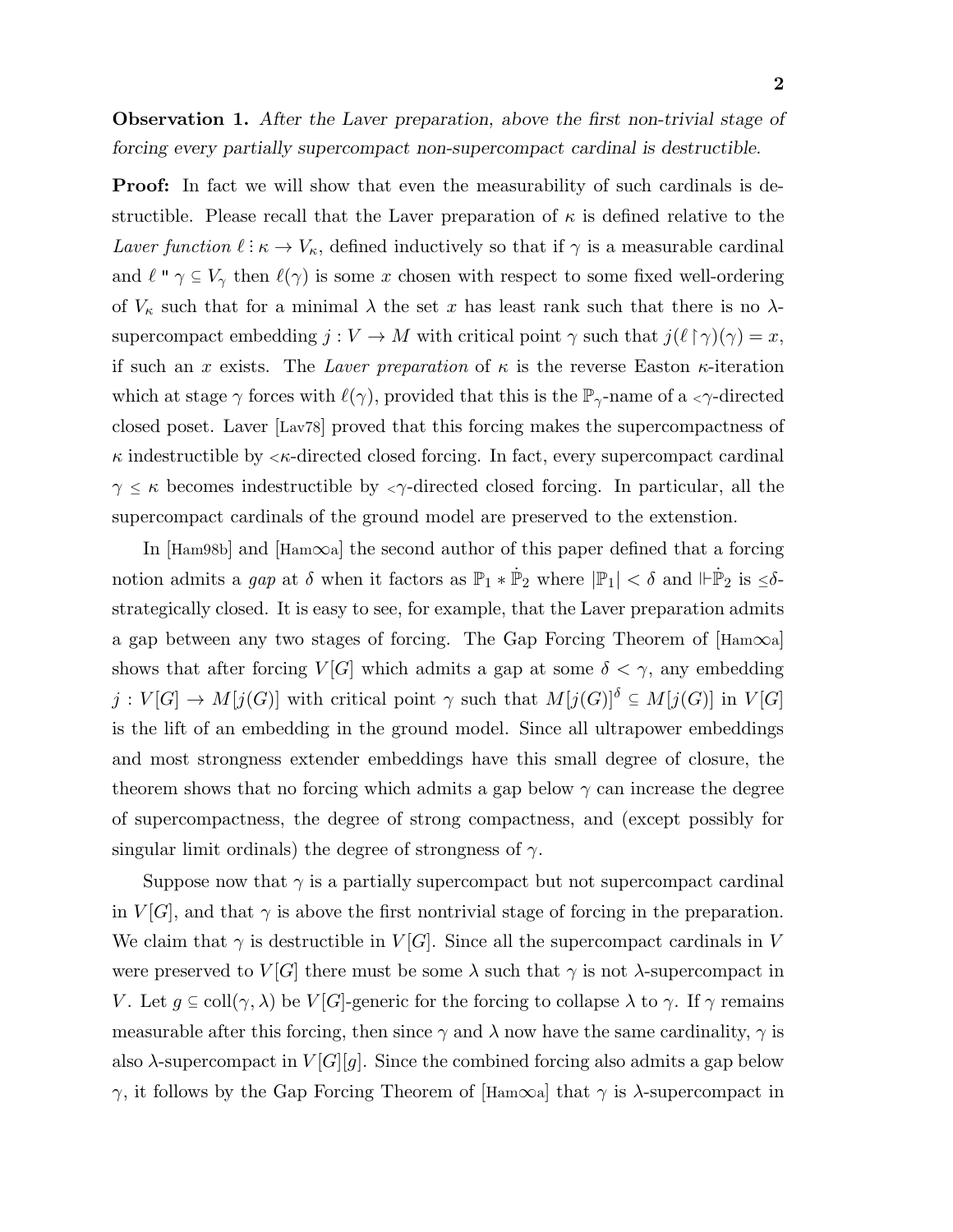V, a contradiction. Thus, the measurability of  $\gamma$  must have been destroyed by g, as claimed. Observation

What the proof really shows is that after gap forcing, if a measurable cardinal is indestructible, it must have been supercompact in the ground model. (Indeed, this is exactly Corollary 5.4 of  $[\text{Ham}\infty b]$ . In particular, if we obtain universal indestructibility by gap forcing, all measurable cardinals in the extension began as supercompact cardinals in the ground model. So, since any kind of forcing which resembles the Laver preparation will admit a lot of gaps, we are pushed to make a stronger large cardinal assumption in the ground model.

We will therefore assume the existence of a high-jump cardinal. Such cardinals were used implicitly in [Ham98b]. A cardinal  $\kappa$  is a *high-jump* cardinal when there is an embedding  $j: V \to M$  with critical point  $\kappa$  such that for some  $\theta$  we have  $M^{\theta} \subseteq M$  and  $j(f)(\kappa) < \theta$  for every function  $f : \kappa \to \kappa$ . The next two lemmas give some rough bounds on the consistency strength of a high-jump cardinal.

**Lemma 2.** If  $\kappa$  is almost huge, then  $\kappa$  is the  $\kappa$ <sup>th</sup> high-jump cardinal.

**Proof:** Let  $j: V \to M$  be an almost huge embedding, so that  $cp(j) = \kappa$  and  $M^{. It is easy to see that  $j(\kappa)$  must be inaccessible in V, and consequently$ the set  $\{j(f)(\kappa) \mid f : \kappa \to \kappa\}$  is bounded by some  $\theta < j(\kappa)$ . Factor the diagram as:



where  $j_0 : V \to M_0$  is the induced  $\theta$ -supercompact embedding obtained by using  $j \circ \theta$  as a seed. That is,  $j_0$  is the ultrapower by the measure  $\mu = \{ X | j \circ \theta \in j(X) \}$ and k is the inverse of the collapse of  $\{j(f)(j' \circ \theta) \mid f \in V\}$ . Since  $j_0(f)(\kappa) \leq$  $k(j_0(f)(\kappa)) = j(f)(\kappa) < \theta$ , the embedding j<sub>0</sub> witnesses that  $\kappa$  is a high-jump cardinal in V. Since the measure  $\mu$  exists also in M, it follows that  $\kappa$  is a high-jump cardinal in  $M$ , and consequently the normal measure induced by j concentrates on high-jump cardinals.  $\Box$ <sub>Lemma</sub>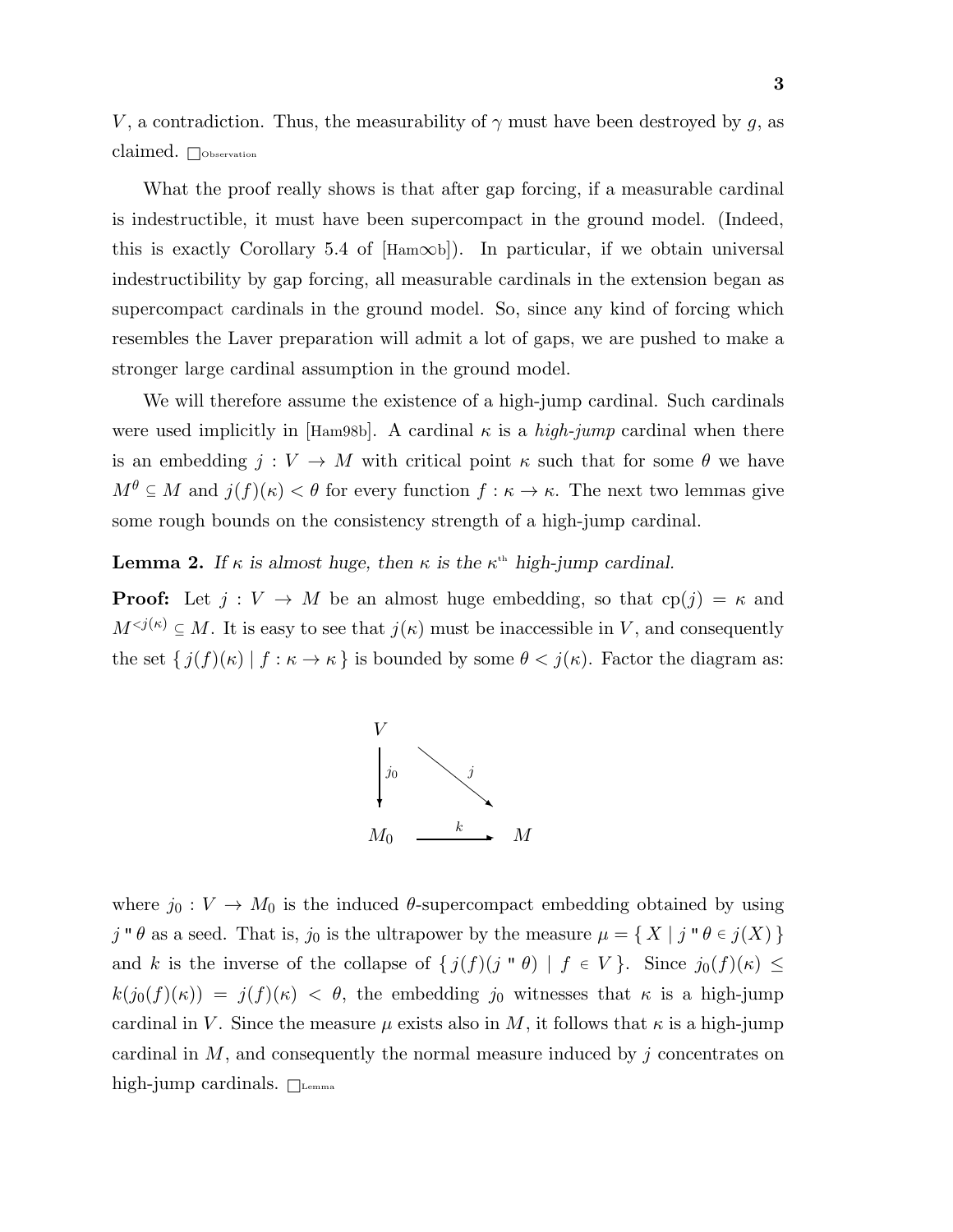**Lemma 3.** If  $\kappa$  is a high-jump cardinal, then  $V_{\kappa}$  has a proper class of supercompact cardinals.

**Proof:** Suppose that  $\kappa$  is a high-jump cardinal with witnessing embedding  $j: V \to$ M. Since  $\theta = \sup\{j(f)(\kappa) \mid f : \kappa \to \kappa\}$  is a strong limit cardinal, it follows by the θ-closure of M that κ is <θ-supercompact in M. Since by the high-jump property the failure of the degree of supercompactness of  $\kappa$  cannot jump over  $\theta$ , it follows from this that  $\kappa$  is actually  $\langle j(\kappa)$ -supercompact in M. So by reflection  $\kappa$  must be a limit of cardinals which are  $\langle \kappa$ -supercompact in V. In particular,  $V_{\kappa}$  has a proper class of supercompact cardinals.  $\Box$ 

Essentially the same argument shows that in  $V_{\theta}$  there is a proper class of supercompact cardinals, and  $\kappa$  is the  $\kappa^{\text{th}}$  supercompact cardinal. Before proving the Main Theorem, we will need one more simple lemma:

**Lemma 4.** If  $\gamma \leq \lambda$  and the  $\lambda$ -supercompactness of  $\gamma$  is destructible by some  $\langle \gamma \rangle$ directed closed forcing  $\mathbb Q$ , then the  $\lambda$ -supercompactness of  $\gamma$  is destructible by some  $\langle \gamma$ -directed closed forcing  $\mathbb{Q}'$  (of perhaps slightly larger cardinality) which leaves no measurable cardinals in the interval  $(\lambda, |\mathbb{Q}|)$ .

**Proof:** If  $\mathbb Q$  is inadequate, simply let  $\mathbb Q' = \mathbb Q \ast \text{coll}((2^{\lambda^{<\kappa}})^+, |\mathbb Q|)$ . The collapsing poset cannot revive the  $\lambda$ -supercompactness of  $\gamma$ , and certainly ensures that there are no measurable cardinals between  $\lambda$  and  $|\mathbb{Q}'|$ . Note that if  $\mathbb{Q}$  is inadequate, then  $2^{\lambda^{\leq \kappa}} < |\mathbb{Q}|$ , and so  $|\mathbb{Q}'|$  is at most  $|\mathbb{Q}|^{\leq 2^{\lambda^{\leq \kappa}}}$  $\blacksquare$ Lemma

We are now ready to prove the main theorem:

Universal Indestructibility Theorem 5. If there is a high-jump cardinal, then there is a transitive model of  $ZFC$  with a supercompact cardinal in which universal indestructibility holds; every supercompact or partially supercompact cardinal  $\delta$  is fully indestructible by  $\langle \delta \text{-directed closed forcing.} \rangle$ 

**Proof:** The proof proceeds in a trial by fire. Specifically, assuming  $\kappa$  is a highjump cardinal in V, we will perform a certain reverse Easton forcing iteration  $\mathbb P$ of length less than  $\kappa$  in which at each stage  $\gamma$  we aim to destroy as much of the supercompactness of  $\gamma$  as is possible with  $\langle \gamma \rangle$ -directed closed forcing. The idea is that any supercompact or partially supercompact cardinal which survives this ordeal is ipso facto indestructible. The large cardinal hypothesis will guarantee that in fact something does survive and the iteration does not simply destroy everything.

Let's begin the construction. In the usual reverse Easton manner, we will take direct limits at the inaccessible stages and inverse limits otherwise; what remains is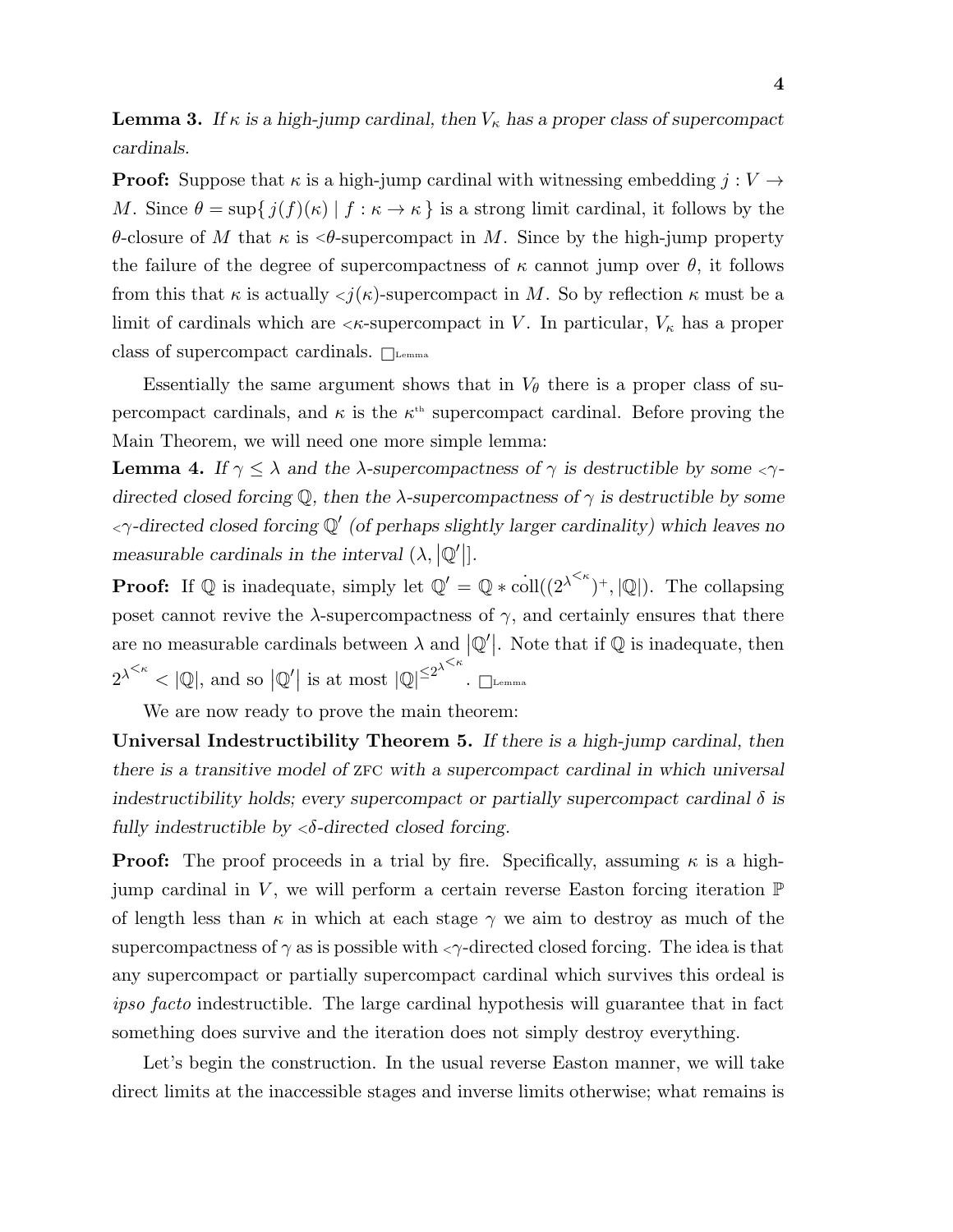to describe the forcing  $\mathbb{Q}_{\gamma}$  which occurs at each stage  $\gamma$ . Suppose inductively that the iteration  $\mathbb{P}_{\gamma}$  is defined up to stage  $\gamma$ . In the special case that some condition in  $\mathbb{P}_{\gamma}$ forces that  $\gamma$  is  $\langle \delta$ -supercompact in  $V[G_{\gamma}],$  where  $\delta$  is the next measurable cardinal above  $\gamma$  in  $V[G_{\gamma}]$ , and moreover the  $\langle \delta$ -supercompactness of  $\gamma$  is indestructible over  $V[G_{\gamma}]$  by  $\langle \gamma$ -directed closed forcing of rank less than  $\kappa$ , then we stop the construction, declare success and, forcing below this condition, give  $V_{\delta}[G_{\gamma}]$  as our final desired model. Otherwise, we continue the iteration. In this case, there is some minimal  $\eta < \delta$  such that the *η*-supercompactness of  $\gamma$  is destroyed by some  $\langle \gamma \rangle$ -directed closed Q of rank below κ. By the previous lemma, there are always such posets  $\mathbb Q$  which leave no measurable cardinals in the interval  $(\eta, |\mathbb Q|)$ , and we may assume that Q has the least possible rank below  $\kappa$ . In particular, if  $\gamma$  is not measurable in  $V[G_{\gamma}]$ , then Q is trivial. By the Axiom of Choice, using for example a fixed well-ordering of  $V_{\kappa}$ , let  $\dot{\mathbb{Q}}_{\gamma}$  be a name for some such forcing. Thus, the stage  $\gamma$  forcing  $\dot{\mathbb{Q}}_{\gamma}$  destroys as much of the supercompactness of  $\gamma$  as is possible to destroy with the kind of forcing in which we are interested. Furthermore, since nontrivial forcing occurs only at measurable cardinal stages, the next nontrivial stage of forcing will lie beyond both  $\eta$  and  $|\dot{\mathbb{Q}}_{\gamma}|$ , and consequently none of the later stages of forcing will ever revive the  $\eta$ -supercompactness of  $\gamma$ .

The trial-by-fire observation is simply that after the stage  $\gamma$  forcing, any degree of supercompactness of  $\gamma$  which survives must in fact be indestructible, for by the minimality of  $\eta$  if we could have destroyed more supercompactness we would have. Let's explain this in detail. Suppose  $\gamma$  is  $\lambda$ -supercompact in  $V[G_{\gamma+1}]$ . Necessarily,  $\lambda < \eta$ . Furthermore, no  $\langle \gamma \rangle$ -directed closed forcing  $\mathbb{Q}'$  in  $V[G_{\gamma+1}]$  can destroy the λ-supercompactness of  $\gamma$ , for then the forcing  $\mathbb{Q}_{\gamma} * \dot{\mathbb{Q}}'$  would have destroyed the λsupercompactness of  $\gamma$  over  $V[G_{\gamma}]$ , contradicting the minimality of  $\eta$ . In particular, the  $\lambda$ -supercompactness of  $\gamma$  is preserved by the tail forcing  $\mathbb{P}_{\gamma,\beta}$  which leads to any of the later models  $V[G_\beta]$  for  $\beta < \kappa$ . Furthermore, since the next nontrivial stage of forcing after  $\gamma$  is beyond  $\eta$  and  $|\dot{\mathbb{Q}}_{\gamma}|$ , the  $\eta$ -supercompactness of  $\gamma$  is never restored by the later stages of forcing. Consequently, in all the later models  $V[G_\beta]$ for  $\beta < \kappa$ , the partial supercompactness of  $\gamma$  is fully indestructible by  $\langle \gamma \rangle$ -directed closed forcing of rank less than  $\kappa$ .

We therefore claim that if we ever stop the construction and declare success, then we have in fact succeeded. Suppose we stop the construction and declare success at stage  $\gamma < \kappa$ , jumping into the resulting model  $V_{\delta}[G_{\gamma}]$ . Since we declared success, it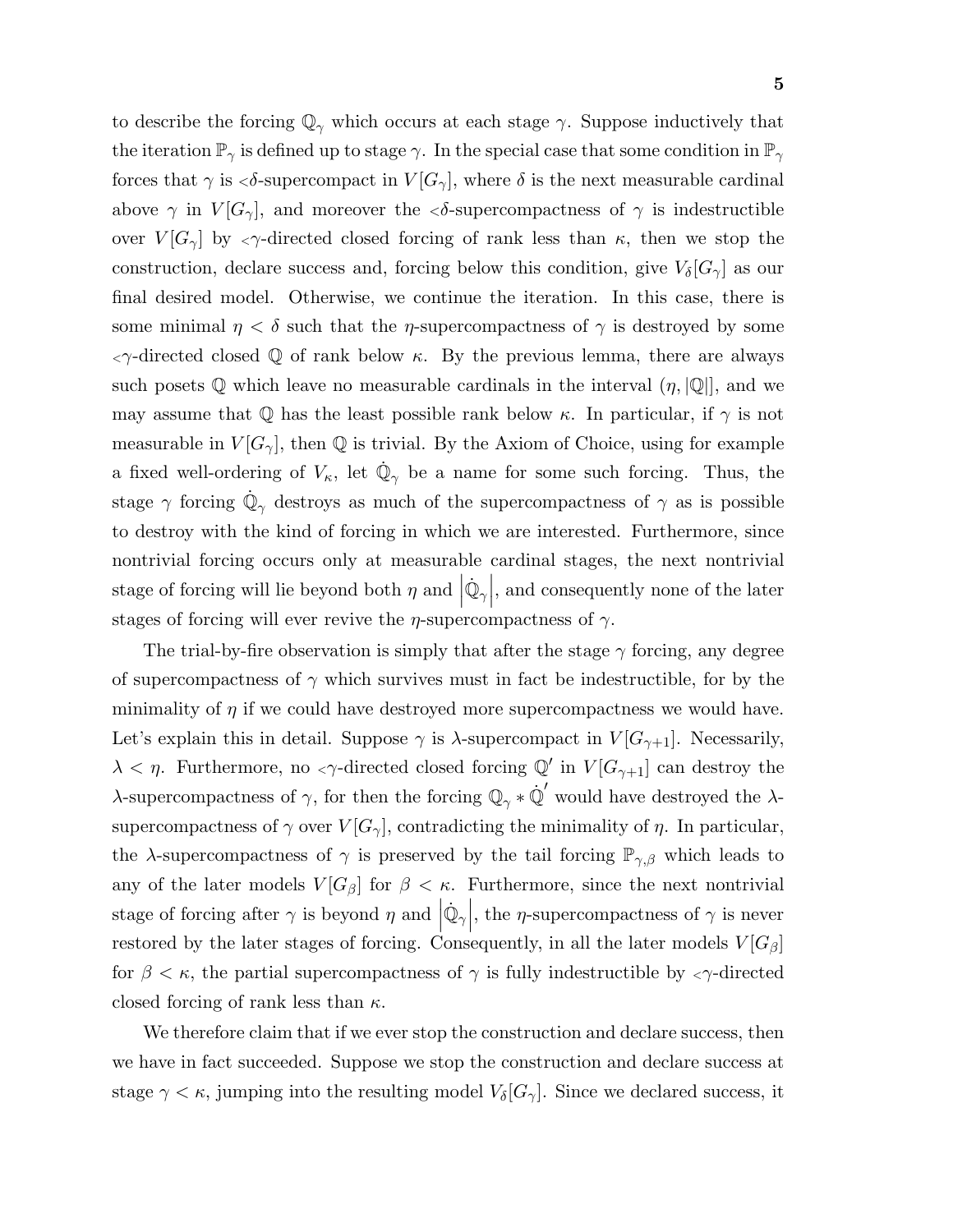must be that in this model  $\gamma$  is an indestructible supercompact cardinal, and there are no measurable cardinals above  $\gamma$ . And the trial-by-fire observation shows that any partially supercompact cardinal  $\bar{\gamma}$  below  $\gamma$  becomes indestructible at stage  $\bar{\gamma}$ and remains so in all the later models, including  $V[G_{\gamma}]$ . Notice that indestructibility by posets of rank less than  $\kappa$  becomes full indestructibility in  $V_{\delta}[G_{\gamma}]$  because  $\delta < \kappa$ . Thus,  $V_{\delta}[G_{\gamma}]$  is a model of a supercompact cardinal with universal indestructibility, as we desired.

To complete the proof, then, it suffices for us to show that indeed at some stage before  $\kappa$  we stop the construction and declare success. Suppose towards a contradiction that we do not, and that  $G \subseteq \mathbb{P} = \mathbb{P}_{\kappa}$  is V-generic for the  $\kappa$ -iteration, in which at every stage  $\gamma < \kappa$  we saw need to continue the iteration. Let  $j: V \to M$ be an embedding which witnesses that  $\kappa$  is high-jump supercompact. Thus, for some  $\theta$  we have  $M^{\theta} \subseteq M$  and  $j(f)(\kappa) < \theta$  for every function  $f : \kappa \to \kappa$  in V. We may factor the forcing as  $j(\mathbb{P}) = \mathbb{P} * \dot{\mathbb{Q}} * \dot{\mathbb{P}}_{tail}$  where  $\dot{\mathbb{Q}}$  is (a name for) the stage  $\kappa$ forcing in M and  $\dot{P}_{tail}$  is (a name for) the subsequent forcing up to  $j(\kappa)$ . Certainly  $G \subseteq \mathbb{P} = j(\mathbb{P})_\kappa$  is M-generic for the iteration up to stage  $\kappa$  on the M-side. For some minimal  $\eta$  below the next measurable cardinal  $\delta$  above  $\kappa$  in  $M[G]$ , therefore, the forcing Q has minimal rank below  $j(\kappa)$  such that the *η*-supercompactness of  $\kappa$  is destroyed over  $M[G]$  and Q leaves no measurable cardinals in the interval  $(\eta, |\mathbb{Q}|]$ . Since  $\eta$ ,  $\delta$  and the rank of  $\mathbb Q$  are easily defined from  $\kappa$ , one can easily find functions f so that they are less than  $j(f)(\kappa)$ . Thus, by the high-jump property of  $\kappa$ , they are all also less than  $\theta$ . And since M and V agree up to  $\theta$ , it follows that Q destroys the *η*-supercompactness of  $\kappa$  over  $V[G]$  as well. Let  $g \subseteq \mathbb{Q}$  be  $V[G]$ -generic. By further forcing to add  $G_{tail} \subseteq \mathbb{P}_{tail}$  over  $V[G][g]$  we can lift the embedding to  $j: V[G] \to M[j(G)]$  where  $j(G) = G * g * G_{tail}$ . Next, we find a master condition below j " g, force below it to add  $j(g) \subseteq j(\mathbb{Q})$  generically over  $V[G][g][G_{tail}]$ , and lift the embedding to  $j: V[G][g] \to M[j(G)][j(g)]$ . Let  $\mu$  be the  $V[G][g]$ -measure on  $P_{\kappa}\eta$  germinated by the seed  $j''\eta$ , so that  $X \in \mu \leftrightarrow j''\eta \in j(X)$ . Since the tail forcing  $\mathbb{P}_{tail} * j(\dot{\mathbb{Q}})$  is < $\delta$ -closed over  $M[G][g]$ , it is also < $\delta$ -closed over  $V[G][g]$ , and consequently could not have added the measure  $\mu$ . Thus,  $\mu$  must lie in  $V[G][g]$ , contradicting the assumption that Q destroyed the  $\eta$ -supercompactness of  $\kappa$ . Theorem

The trial-by-fire idea is easily modified to yield the following theorems.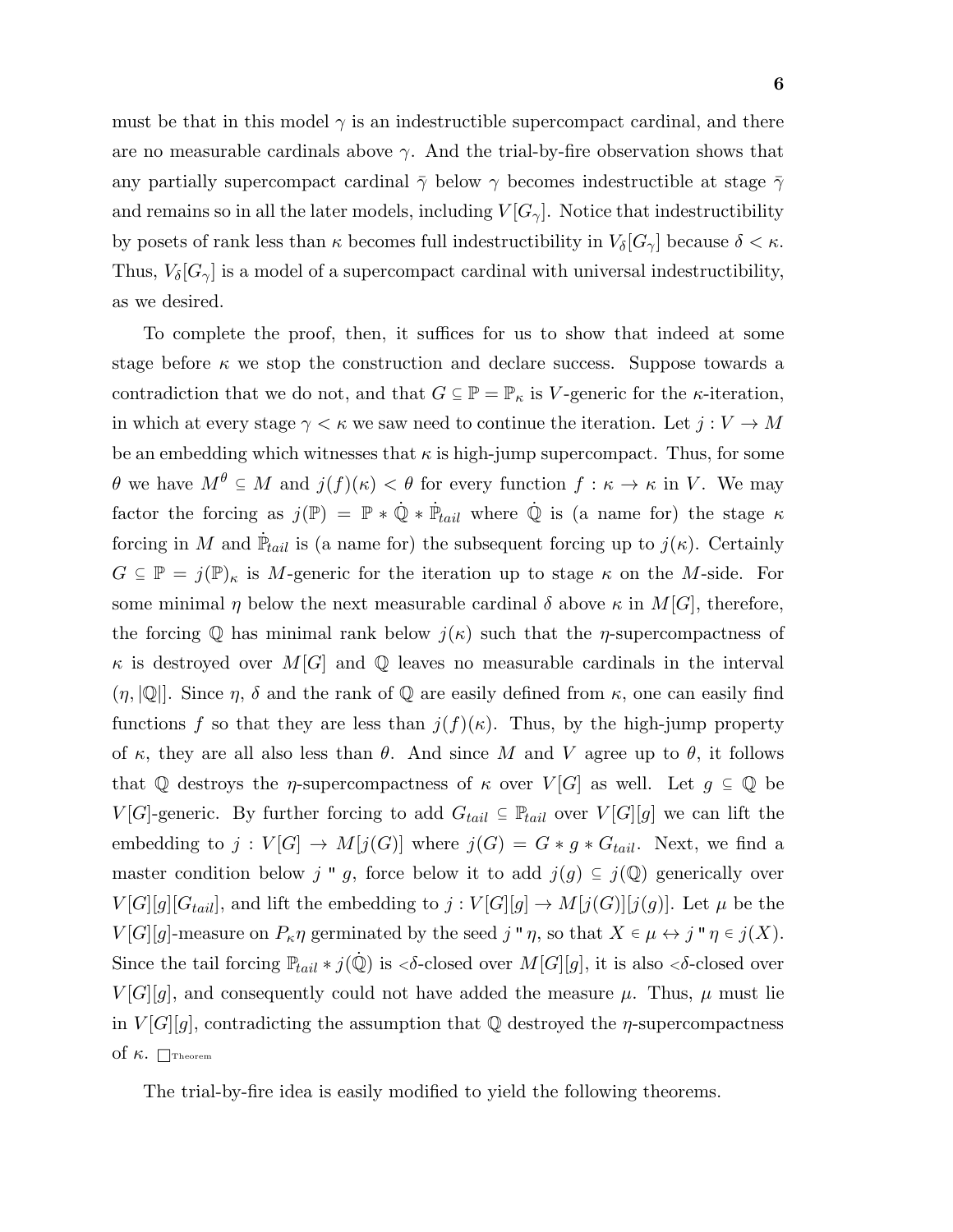Universal Indestructibility Theorem 6. If there is a high-jump cardinal, then there is a transitive model with a supercompact cardinal in which every supercompact, partially supercompact, measurable, Ramsey and weakly compact cardinal  $\gamma$ is fully indestructible by  $\langle \gamma \rangle$ -directed closed forcing.

**Proof:** In this theorem, we aim at every stage  $\gamma$  first to destroy the weak compactness of  $\gamma$  if possible, and if this is not possible, to destroy the Ramseyness of  $\gamma$ , and if this is not possible, to destroy the measurability of  $\gamma$  and if this is not possible, to destroy as much of the supercompactness of  $\gamma$  as possible. And we do so with posets Q which leave no additional weakly compact cardinals between the failure of the supercompactness of  $\gamma$  and  $|\mathbb{Q}|$ . The construction terminates when we find a cardinal  $\gamma$  which in  $V[G_{\gamma}]$  is indestructibly supercompact up to the next weakly compact cardinal  $\delta$ , the resulting model being  $V_{\delta}[G_{\gamma}]$ . The previous argument shows that the construction terminates before the least high-jump cardinal, and the trial-by-fire observation shows that every supercompact, partially supercompact, measurable, Ramsey and weakly compact cardinal in  $V_{\delta}[G_{\gamma}]$  is fully indestructible, as desired.  $\Box$ Theorem

Universal Indestructibility Theorem 7. If there is a high-jump cardinal, then there is a transitive model with a strongly compact cardinal in which every strongly compact, partially strongly compact, measurable, Ramsey and weakly compact cardinal  $\gamma$  is fully indestructible by  $\langle \gamma \rangle$ -directed closed forcing.

**Proof:** For this theorem, at stage  $\gamma$  destroy the weak compactness of  $\gamma$  if possible, and failing that, destroy the Ramseyness of  $\gamma$ , and so on, until in the end if we cannot destroy the measurability of  $\gamma$  then we destroy as much of the strong compactness of  $\gamma$  as possible. We declare success when we find a cardinal  $\gamma$  which is indestructibly strongly compact up to the next weakly compact cardinal  $\delta$ . As before, this happens before the least high-jump cardinal, and the trial-by-fire observation shows that the surviving cardinals are fully indestructible in the resulting model  $V_{\delta}[G_{\gamma}]$ .  $\Box$ Theorem

Universal Indestructibility Theorem 8. If there is a high-jump cardinal, then there is a transitive model with a strong cardinal in which every strong, partially strong, measurable, Ramsey and weakly compact cardinal  $\delta$  is fully indestructible by  $\langle \delta$ -directed closed forcing.

**Proof:** For this theorem, we aim at stage  $\gamma$  first to destroy the weak compactness of  $\gamma$ , and failing that to destroy the Ramseyness of  $\gamma$ , and so on, until if we cannot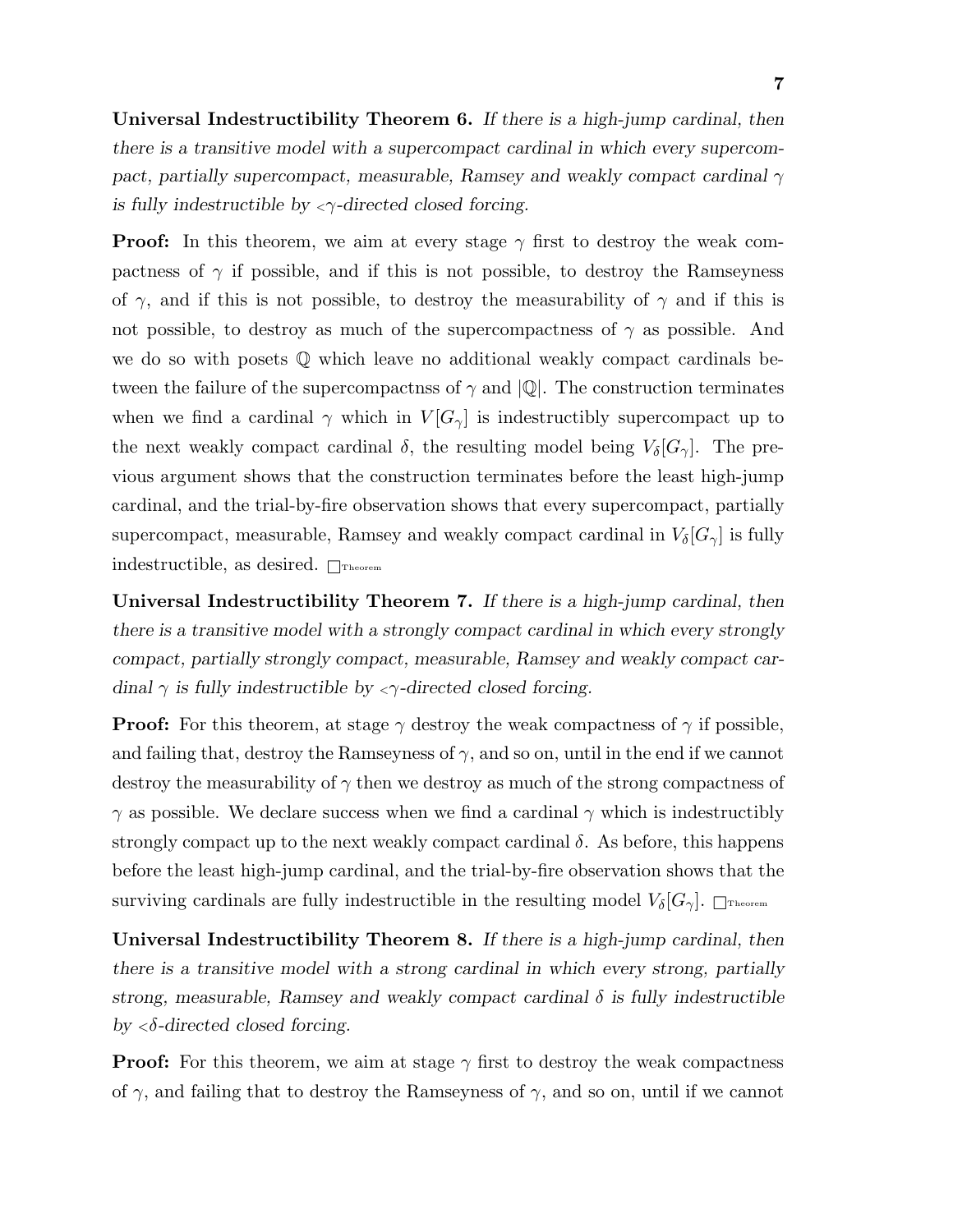destroy the measurability of  $\gamma$  then we destroy as much of the strongness of  $\gamma$  as possible. Before the least high-jump cardinal, the construction will find a cardinal  $\gamma$  which in  $V[G_{\gamma}]$  is indestructibly strong up to the next weakly compact cardinal δ, and so the model  $V_\delta[G_\gamma]$  is as desired.  $\Box$ Theorem

The essence of these theorems lies in the trial by fire. The general procedure, given any list of large cardinal properties of the kind mentioned in these theorems, provided they are well-ordered in strength, is to perform a forcing iteration in which at every stage  $\gamma$  we aim to destroy as much of the large cardinal strength of  $\gamma$ , with respect to our list of properties, as is possible. The trial-by-fire result is that in the final model, any cardinal having a property on the list will be indestructible, in virtue of having survived. With a suitable large cardinal in the ground model, one then argues that in fact some large cardinals have survived the trial, and a model of the desired sort of universal indestructibility is produced.

Perhaps the first use of the trial-by-fire technique is the following theorem, proved by the second author in response to the questions of the first author in [Apt98] concerning the possibility of indestructible measurable limits of supercompact cardinals.

**Theorem 9.** (HAMKINS) If V is any model of ZFC, then there is a forcing extension  $V[G]$  such that

- 1. Every isolated supercompact cardinal of V remains supercompact in  $V[G]$  and becomes indestructible there.
- 2. No new supercompact cardinals are created; indeed, no cardinal has its degree of supercompactness increased from  $V$  to  $V[G]$ .
- 3. Every supercompact limit of supercompact cardinals in V remains strongly compact in  $V[G]$ .
- 4. Every measurable limit of supercompact cardinals in  $V[G]$  is fully indestructible.

**Proof:** The proof proceeds by folding into the universal Laver preparation some additional forcing which destroys the measurability of the measurable limits of supercompacts, if possible. The result is that all supercompact cardinals in the extension are indestructible and—the essence of the trial by fire—any surviving measurable limit of supercompact cardinals is indestructible, in virtue of having survived.

Let  $\ell$  be the universal Laver (class) function defined as in Observation 1, assuming a class choice principle, which can be easily forced if necessary (see also Lemma 1 of  $|\text{Apt98}|$ . Let  $\mathbb P$  be the reverse Easton support class forcing iteration which first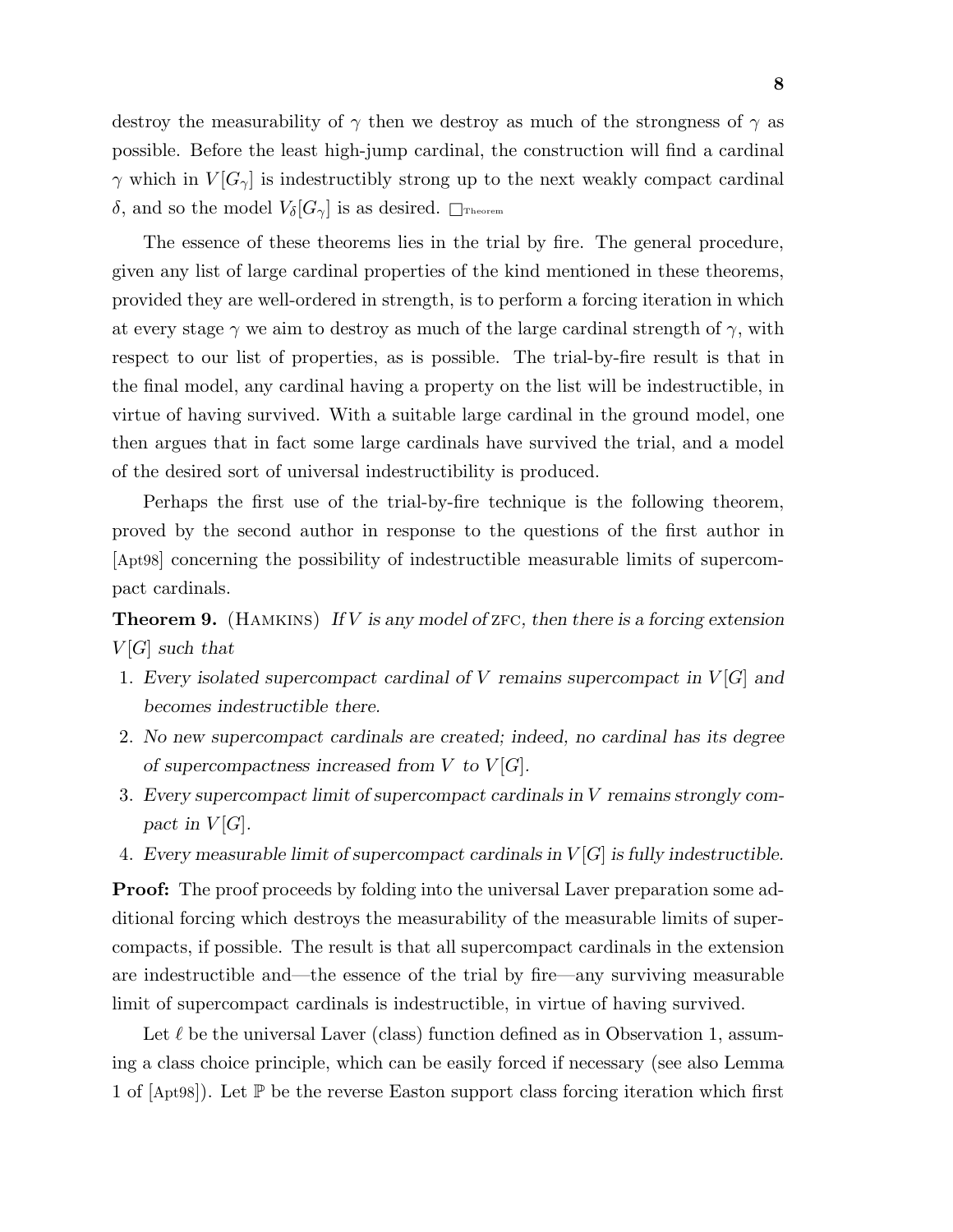9

adds a Cohen real (in order to introduce a very low gap), and that at stage  $\gamma$  forces with  $\ell(\gamma)$ , provided that this is the  $\mathbb{P}_{\gamma}$ -name of a  $\langle \gamma \rangle$ -directed closed forcing notion. In the case that  $\gamma$  happens to be in V a measurable limit of supercompact cardinals whose measurability is destroyed by some  $\langle \gamma$ -directed closed forcing  $\mathbb Q$  in  $V^{\mathbb P_\gamma},$  then instead we perform some such forcing of least possible rank, chosen by using the least name in  $V$  with respect to a fixed class well-ordering of  $V$  (and we do so with a poset  $\mathbb Q$  which leaves no measurable cardinals between  $\gamma$  and  $\mathbb Q$ ). Suppose now that  $G \subseteq \mathbb{P}$  is V-generic for this forcing. If  $\gamma$  is a supercompact cardinal in V, but not a limit of supercompact cardinals, then the usual Laver argument shows that  $\gamma$  becomes an indestructible supercompact cardinal in  $V[G]$ , so (1) holds. Since the forcing admits a very low gap, the Gap Forcing Theorem of  $[Ham\infty a]$  implies that (2) holds. The trial-by-fire observation shows that any measurable limit  $\kappa$  of supercompact cardinals which survives to  $V[G]$  must in fact be indestructible there, or else we would have destroyed it at stage  $\kappa$ , so (4) holds. What remains is to prove that nontrivial instances of this can actually occur, that is, that (3) holds. Suppose that  $\kappa$  is a supercompact limit of supercompact cardinals in V. In order to show that  $\kappa$  is strongly compact in  $V[G]$ , it suffices to show that  $\kappa$  is measurable there, since any measurable limit of supercompact cardinals is strongly compact [Men74]. If  $\kappa$  is not measurable in  $V[G]$ , then by the closure of the tail forcing, it must be that  $\kappa$ is not measurable in  $V[G_{\kappa+1}]$ . Let  $j: V \to M$  be a  $\theta$ -supercompactness embedding, where  $\theta$  is much larger than the size of the term for the stage  $\kappa$  forcing  $\dot{\mathbb{Q}}$  in V. Factor the forcing  $j(\mathbb{P}_{\kappa})$  as  $\mathbb{P}_{\kappa} * \check{\mathbb{Q}} * \dot{\mathbb{P}}_{tail}$ , where  $\check{\mathbb{Q}}$  is a term for the stage  $\kappa$  forcing in M. Since M and V agree up to  $\theta$ , the term  $\dot{\mathbb{Q}}$  exists in M and furthermore forcing with its interpretation  $\mathbb Q$  destroys the measurability of  $\kappa$  over  $M[G]$ . Consequently, the rank of  $\dot{\tilde{Q}}$  is no greater than that of  $\dot{Q}$ , and is consequently less than  $\theta$ . Thus, over  $V[G]$ , the forcing  $\widetilde{\mathbb{Q}}$  destroys the measurability of  $\kappa$ . Supposing that  $g \subseteq \widetilde{\mathbb{Q}}$  is  $V[G]$ -generic, we conclude that  $\kappa$  is not measurable in  $V[G][g]$ . Force now to add  $G_{tail} \subseteq \mathbb{P}_{tail}$  generically over  $V[G][g]$  and lift the embedding to  $j: V[G] \to M[j(G)]$ where  $j(G) = G * g * G_{tail}$ . Now, find a master condition below j " g in  $j(\tilde{\mathbb{Q}})$  and force below it to add  $j(g) \subseteq j(\tilde{\mathbb{Q}})$  generically over  $V[G][g][G_{tail}]$ . In the resulting model, we may lift the embedding to  $j: V[G][g] \to M[j(G)][j(g)]$ . The induced normal measure cannot have been added by the forcing  $\mathbb{P}_{tail} * j(\tilde{\mathbb{Q}})$ , and so lies in  $V[G][g]$ . Thus,  $\kappa$  is measurable there, contradicting our earlier observation that it was not. So (3) holds.  $\Box$ Theorem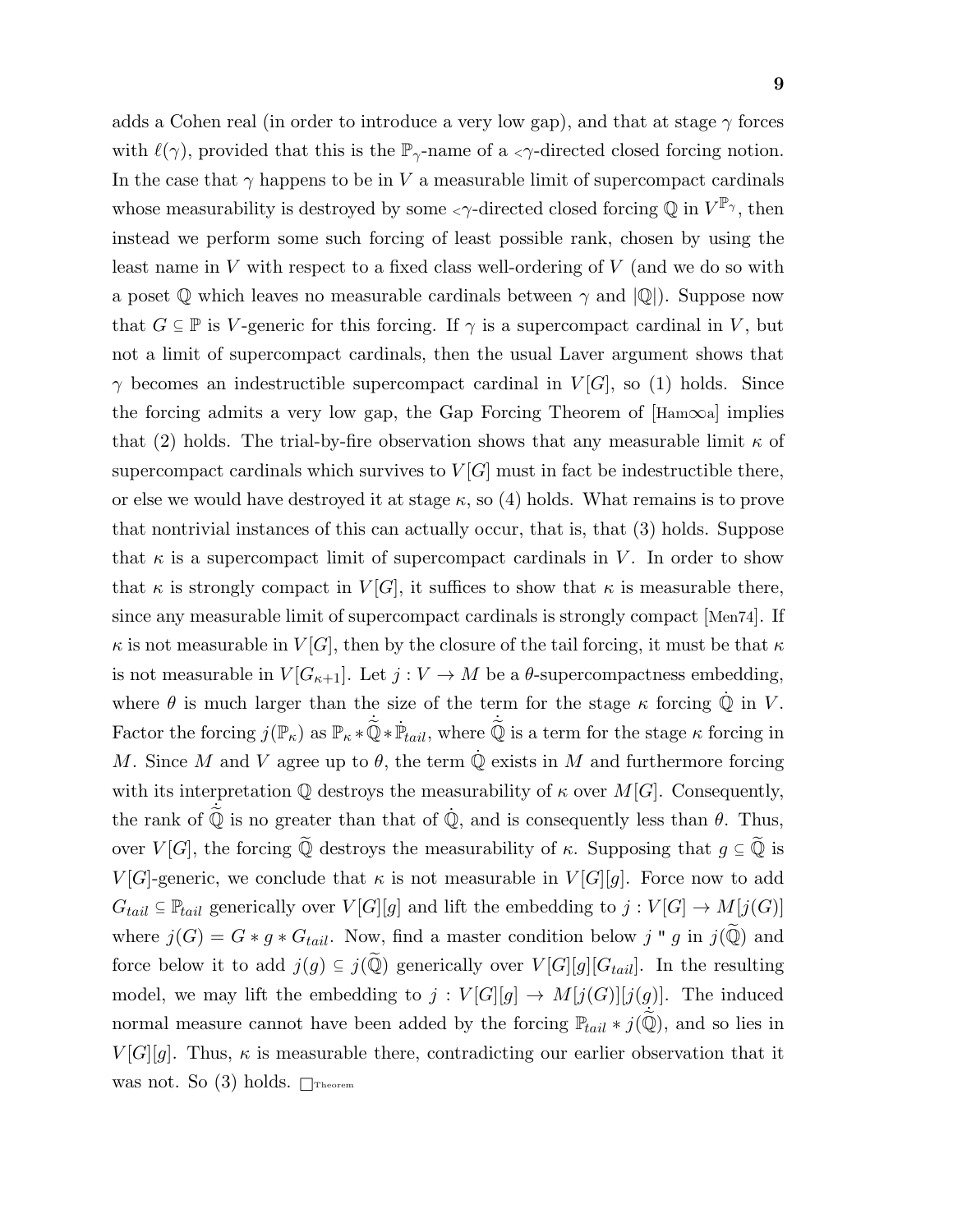While one might hope for universal indestructibility in the presence of several supercompact cardinals, the next theorem shows that this is simply inconsistent.

Theorem 10. If there are two supercompact cardinals, then universal indestructibility fails for partial supercompactness. Indeed, if a cardinal  $\kappa$  is  $\lambda^+$ -supercompact for some measurable cardinal  $\lambda > \kappa$ , then universal indestructibility fails for partial supercompactness.

**Proof:** Suppose that every measurable cardinal below  $\kappa$  is indestructible and for some measurable cardinal  $\lambda$  above  $\kappa$  the  $\lambda^+$ -supercompactness of  $\kappa$  is indestructible. By further forcing if necessary, we may assume that  $2^{\lambda} = \lambda^+$  because the forcing to achieve this is  $\leq \lambda$ -directed closed, and therefore preserves the measurability of  $\lambda$  and the indestructibility of the measurable cardinals below  $\lambda$ . Suppose now that the  $\lambda^+$ -supercompactness of  $\kappa$  survives the forcing which adds a new Cohen subset  $A \subseteq \kappa$ . It is easy to see that the measurable cardinals below  $\kappa$  remain indestructible in  $V[A]$ . Nevertheless, the Superdestruction Theorem of [Ham98a] shows that the measurability of  $\lambda$  becomes superdestructible in  $V[A]$ , and is destroyed by any further  $\langle \lambda$ -closed forcing which adds a subset to  $\lambda$ . Suppose now that  $j: V[A] \rightarrow$  $M[j(A)]$  witnesses the  $\lambda^+$ -supercompactness of  $\kappa$ . Since  $V[A]$  and  $M[j(A)]$  agree up to  $\lambda^+ = 2^{\lambda}$ , they agree that the measurability of  $\lambda$  is destroyed by the forcing  $Add(\lambda, 1)^{V[A]} = Add(\lambda, 1)^{M[j(A)]}$ . But by elementarity every measurable cardinal below  $j(\kappa)$  is indestructible in  $M[j(A)]$ , a contradiction.  $\Box$ Theorem

One might also hope to combine the various kinds of universal indestructibility, and have for example a model with a supercompact cardinal in which partial strongness is indestructible. But this also is inconsistent. Indeed, one cannot even have a cardinal which is strong beyond a measurable cardinal when partial strongness is universally indestructible.

**Theorem 11.** If a cardinal  $\kappa$  is  $(\lambda + 2)$ -strong for some measurable cardinal  $\lambda > \kappa$ , then universal indestructibility fails for partial strongness.

**Proof:** Suppose that  $\kappa$  is  $(\lambda + 2)$ -strong, where  $\lambda > \kappa$  is measurable, and partial strongness is universally indestructible. Then after forcing to add a new Cohen subset  $A \subseteq \kappa$ , there will be an embedding  $j : V[A] \to M[j(A)]$  witnessing the  $(\lambda + 2)$ -strongness of  $\kappa$  in  $V[A]$ . The cardinal  $\lambda$  will be measurable in  $V[A]$  and consequently also in  $M[j(A)]$ . By the Superdestruction Theorem of [Ham98a], however, the measurability of  $\lambda$  is destroyed over  $V[A]$  by any  $\langle \lambda$ -closed forcing which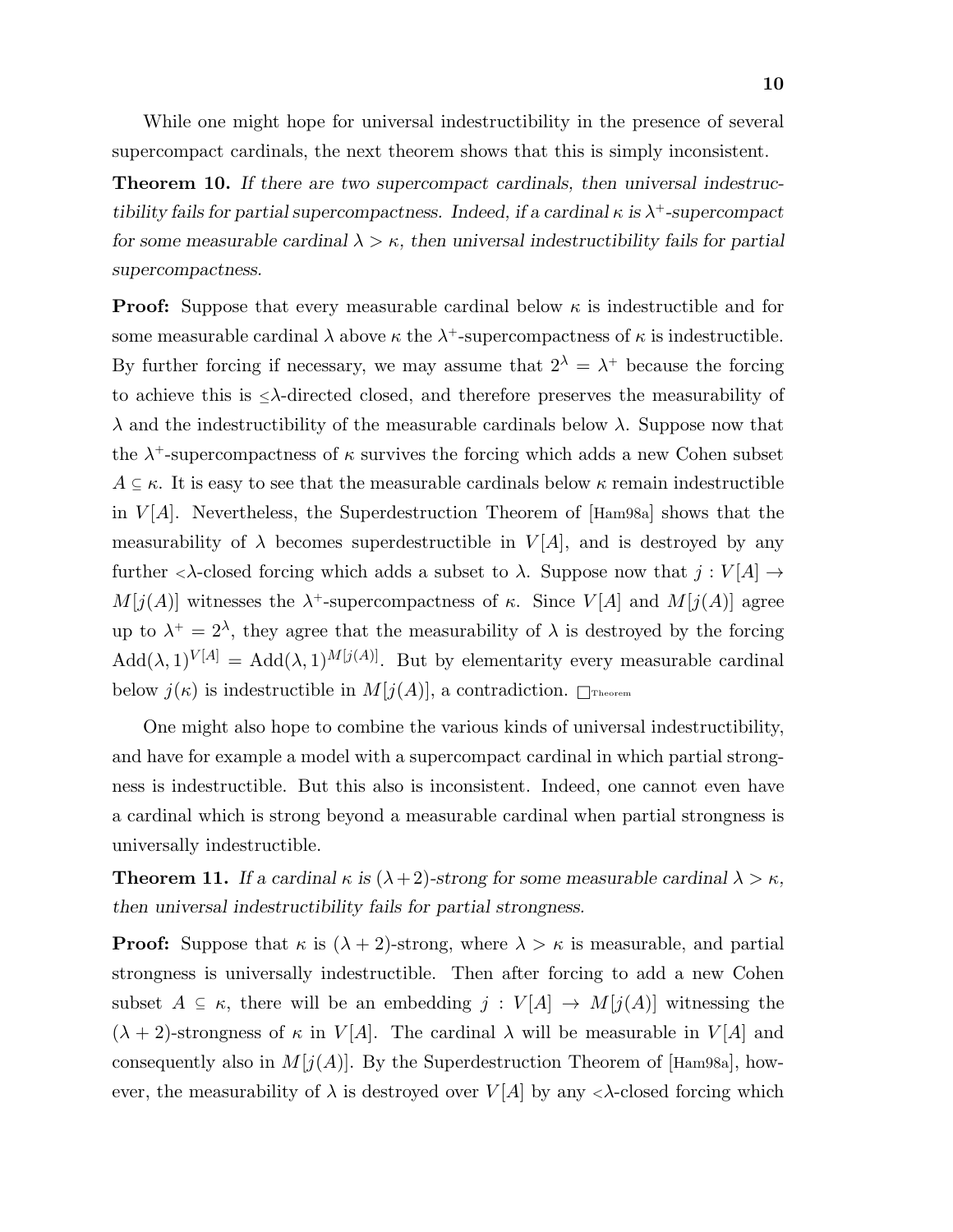adds a subset to  $\lambda$ . Since this will also be true over  $M[j(A)]$ , by reflection it follows that there are destructible measurable cardinals below  $\kappa$ , contradicting the hypothesis.  $\Box$ Theorem

One can make a similar argument in the case of weak compactness:

**Theorem 12.** If every weakly compact cardinal  $\delta$  below  $\kappa$  is indestructible by Add( $\delta$ , 1), then the  $(\lambda + 1)$ -strongness of  $\kappa$  is destroyed by Add( $\kappa$ , 1) where  $\lambda$  is the next weakly compact cardinal above  $\kappa$ .

**Proof:** Since the weak compactness of  $\lambda$  can be verified in  $V_{\lambda+1}$ , the same argument as the previous theorem applies also in this case. The Superdestruction Theorem of  $\text{[Ham98a]}$  shows that after small forcing, even the weak compactness of  $\lambda$  is destroyed by  $Add(\lambda, 1)$ .  $\Box$ Theorem

Let us now turn to the question of the consistency strength of universal indestructibility. Since we proved that the constructions of the Universal Indestructibility Theorems terminate before the least high-jump cardinal, we naturally expect that the hypothesis can be reduced. One might naively hope to perform a Laverlike preparation and preserve any given supercompact cardinal while making the partial supercompact cardinals below fully indestructible. But as we mentioned just after the initial Observation, the theorem below from  $[Ham\infty b]$  shows that this is impossible.

**Theorem 13.** (HAMKINS) After forcing with a gap below  $\kappa$ , if the measurability of  $\kappa$  is indestructible, then  $\kappa$  was supercompact in the ground model.

Thus, if one hopes to obtain universal indestructibility by forcing with a gap, one must begin with many supercompact cardinals in the ground model. But what is the optimal hypothesis?

Question 14. What is the consistency strength of a supercompact cardinal in the presence of universal indestructibilty? What about strongly compact cardinals and strong cardinals?

Question 15. What is the consistency strength of an indestructible measurable cardinal? What about an indestructible Ramsey cardinal or an indestructible weakly compact cardinal?

Let us conclude the paper by showing how a modified Laver preparation can ensure a weaker form of universal indestructibility beginning with just one supercompact cardinal. Specifically, we say that universal partial indestructibility holds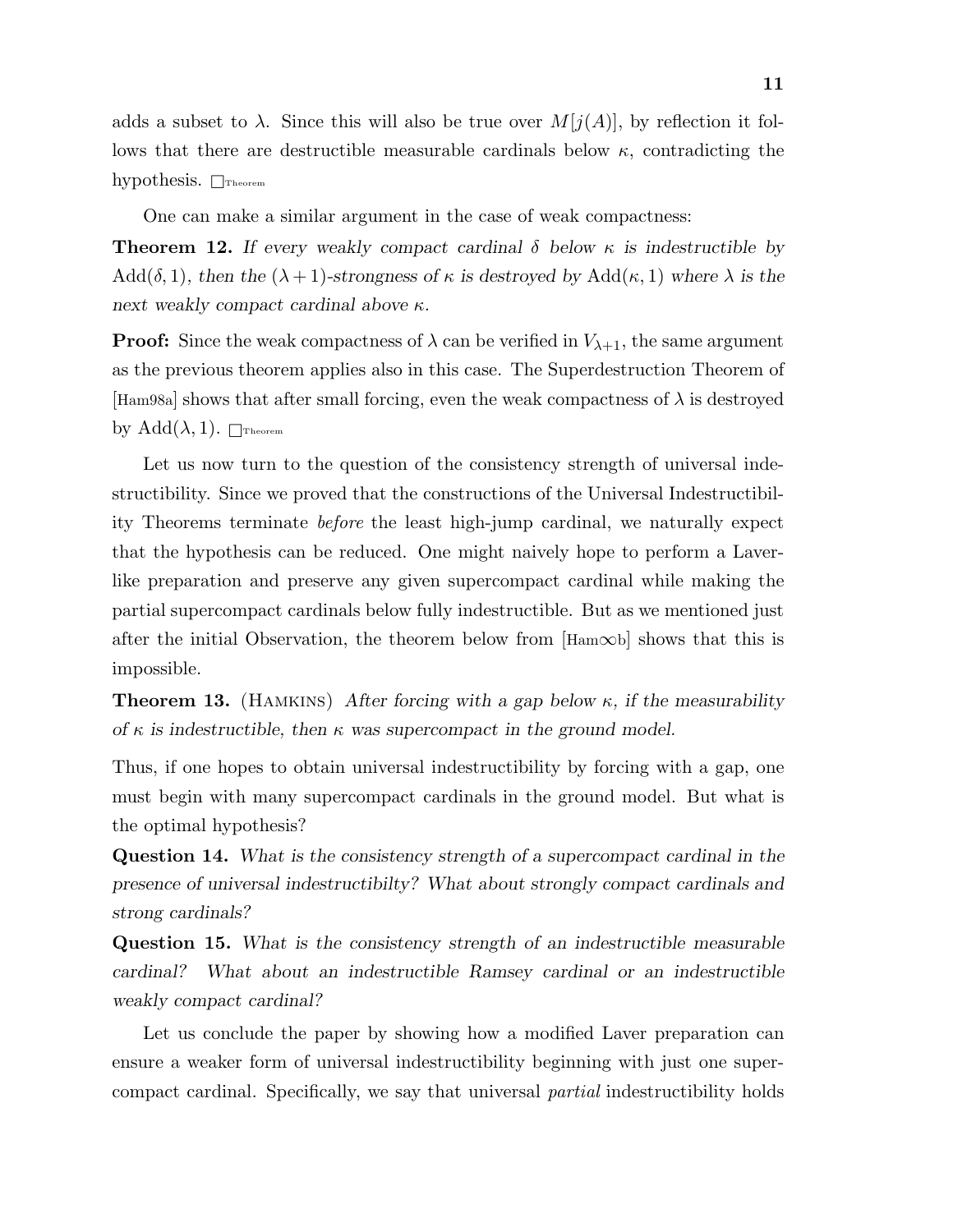when any cardinal  $\gamma$  which is  $\lambda$ -supercompact is indestructible by any  $\langle \gamma \rangle$ -directed closed forcing of size at most  $\lambda$ . A cardinal  $\gamma$  is supercompact up to a measurable cardinal when it is  $\langle \lambda$ -supercompact for some measurable cardinal  $\lambda$ . It is easy to see that this implies that  $\gamma$  is also  $\leq \lambda$ -supercompact.

**Partial Indestructibility Theorem 16.** Suppose that  $\kappa$  is supercompact and no cardinal is supercompact up to a measurable cardinal. Then there is a forcing extension in which  $\kappa$  is an indestructible supercompact cardinal and universal partial indestructibility holds.

Proof: We simply use the trial-by-fire technique while restricting the size of the forcing notions we consider. Specifically, let  $\mathbb P$  be the reverse Easton  $\kappa$ -iteration in which at stage  $\gamma$  the forcing  $\mathbb{Q}_{\gamma}$  is chosen, with respect to a well-ordering of the names in  $V_{\kappa}$ , so as to destroy as much of the supercompactness of  $\gamma$  over  $V[G_{\gamma}]$  as is possible with  $|Q_{\gamma}| < \lambda_{\gamma}$  where  $\lambda_{\gamma}$  is least such that  $\gamma$  is not  $\lambda_{\gamma}$ -supercompact in  $V[G_\gamma]$ . If no such forcing exists, then  $\mathbb{Q}_\gamma$  is trivial. In particular, nontrivial forcing occurs only at measurable cardinal stages. Suppose that  $G \subseteq \mathbb{P}$  is V-generic for this forcing.

The trial-by-fire observation in this case is that after the stage  $\gamma$  forcing, any remaining supercompactness of  $\gamma$  is indestructible by  $\langle \gamma \rangle$ -directed closed forcing of size less than  $\lambda_{\gamma}$ , since if we could have destroyed more, we would have. And since the next nontrivial stage of forcing does not occur until the next measurable cardinal, which by assumption is above  $\lambda_{\gamma}$ , no amount of supercompactness will be revived by the later stages of forcing. Thus, in all the later models,  $\gamma$  will be partially indestructible.

To finish the proof, therefore, it suffices to show that  $\kappa$  becomes indestructibly supercompact in  $V[G]$ . Suppose that some  $\lt k$ -directed closed forcing Q destroys the  $\lambda$ -supercompactness of  $\kappa$ . Let  $\theta$  be much larger than  $\lambda$  and  $|\mathbb{Q}|$  and suppose that  $j: V \to M$  is a  $\theta$ -supercompact embedding in the ground model. Since the λ-supercompactness of κ is destructible over  $V[G]$  by  $\mathbb Q$ , this will also be true in M[G]. Thus, the iteration factors as  $j(\mathbb{P}) = \mathbb{P} * \hat{\mathbb{Q}} * \hat{\mathbb{P}}_{tail}$  where  $\hat{\mathbb{Q}}$  is a name for the stage  $\kappa$  forcing chosen in M which destroys the  $\lambda$ -supercompactness of  $\kappa$  (and possibly more) over  $M[G]$ . Since  $M[G]$  and  $V[G]$  agree up to  $\theta$ , it must be that  $\widetilde{\mathbb{Q}}$  also destroys the  $\lambda$ -supercompactness of  $\kappa$  over  $V[G]$ . Force over  $V[G]$  to add  $g \subseteq \tilde{Q}$  and also  $G_{tail} \subseteq \mathbb{P}_{tail}$  and lift the embedding to  $j : V[G] \to M[j(G)]$  where  $j(G) = G * g * G_{tail}$ . Now, using the directed closure of  $j(\widetilde{Q})$ , find a master condition